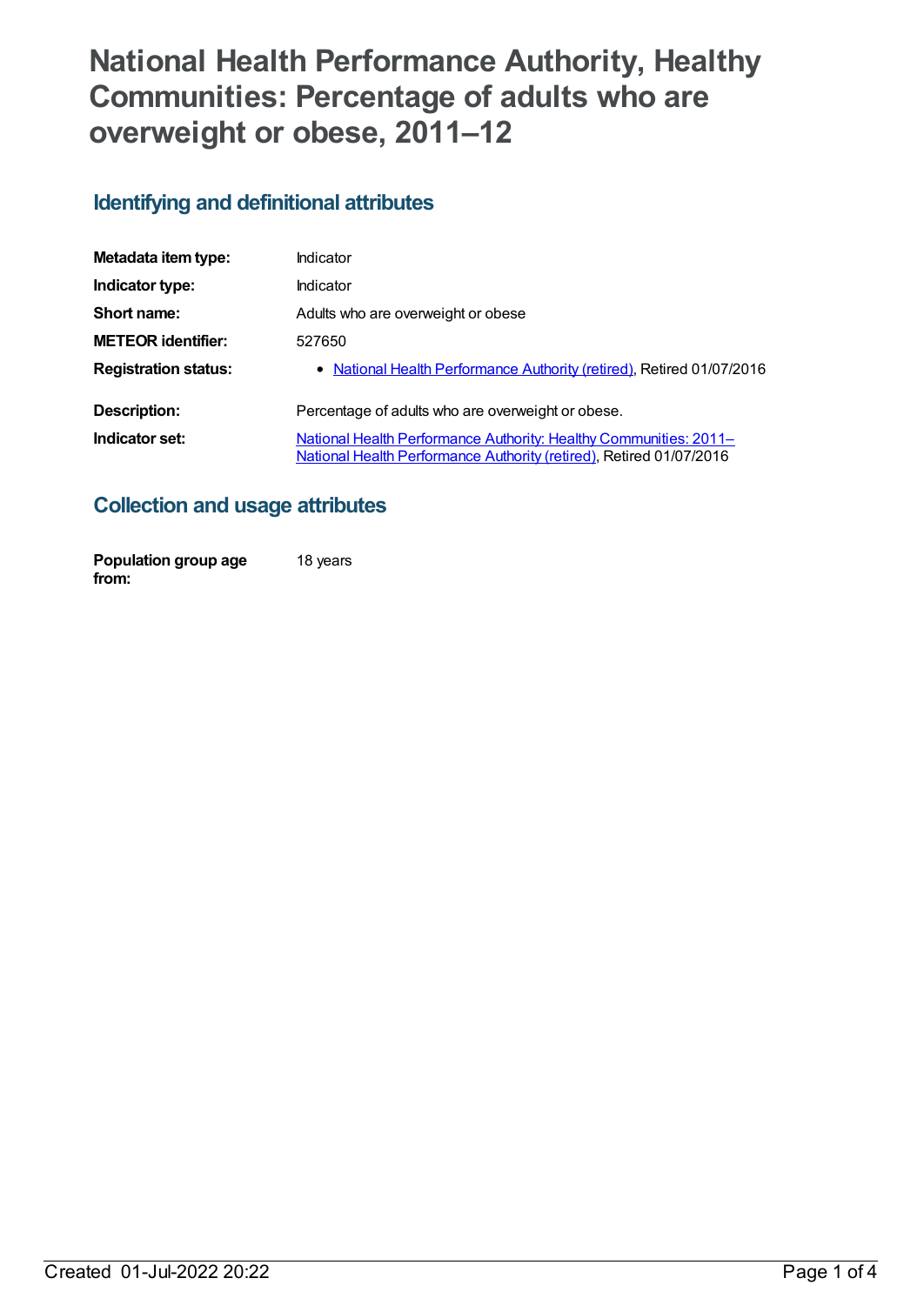The numerator was calculated as the sum of calibrated sample weights for adults who were classified as overweight or obese, and who were enumerated within the Medicare local catchment.

The denominator was calculated as the sum of calibrated sample weights for adults who were enumerated within the particular Medicare Local catchment.

Person level survey weights were calibrated to independent estimates of the population of interest, referred to as 'benchmarks'. Weights calibrated against population benchmarks ensure that the survey estimates conform to independently estimated distributions of the population, rather than to the distribution within the sample itself. These benchmarks account for the distribution of people across state and territory, age group, and sex categories. Note: These benchmarks have not been calibrated for Medicare Local geography.

Body Mass Index (BMI) is calculated as weight (in kilograms) divided by the square of height (in metres).

For adults, obesity is defined as a BMI of greater than or equal to 30.00 and overweight is defined as a BMI of 25.00–29.99.

National Health Performance Authority suppression protocols:

- Additional suppression rules were developed and applied by the National Health Performance Authority to ensure robust reporting of these data at small areas.
- $\bullet$  These suppression rules are based on limits for Relative Standard Error<sup>1</sup> and Confidence Interval width of 30%, with additional cross-validation for estimates close to these limits, that is plus or minus 3% of the limits. If an estimate was marginal<sup>2</sup> with respect to Relative Standard Error, the Confidence Interval width was used as the deciding factor. If an estimate was marginal<sup>2</sup> with respect to Confidence Interval width, then Relative Standard Error is used as the deciding factor. Data were supressed based on the following rules:
	- Relative Standard Error of 33% or greater, or
	- Confidence Interval (95%) width of 33% or greater, or
	- Relative Standard Error between 27% and 33%, with significantly $^3$ wider Confidence Interval width than the average for that indicator, or
	- Confidence Interval width between 27% and 33%, with significantly $^3$ wider Relative Standard Error than the average for that indicator.
- 1. For a dichotomous proportion, Relative Standard Error can be defined as the ratio of the standard error and the minimum of the estimate and its complement (100%–estimate).
- 2. In this context, marginal is defined as within 10% of the 30% limit, or +/- 3%.
- 3. In this context, statistical significance is defined as at least two standard deviations above average.
- **Computation:** 100 x (Numerator ÷ Denominator)

**Numerator:** Number of adults who were classified as overweight or obese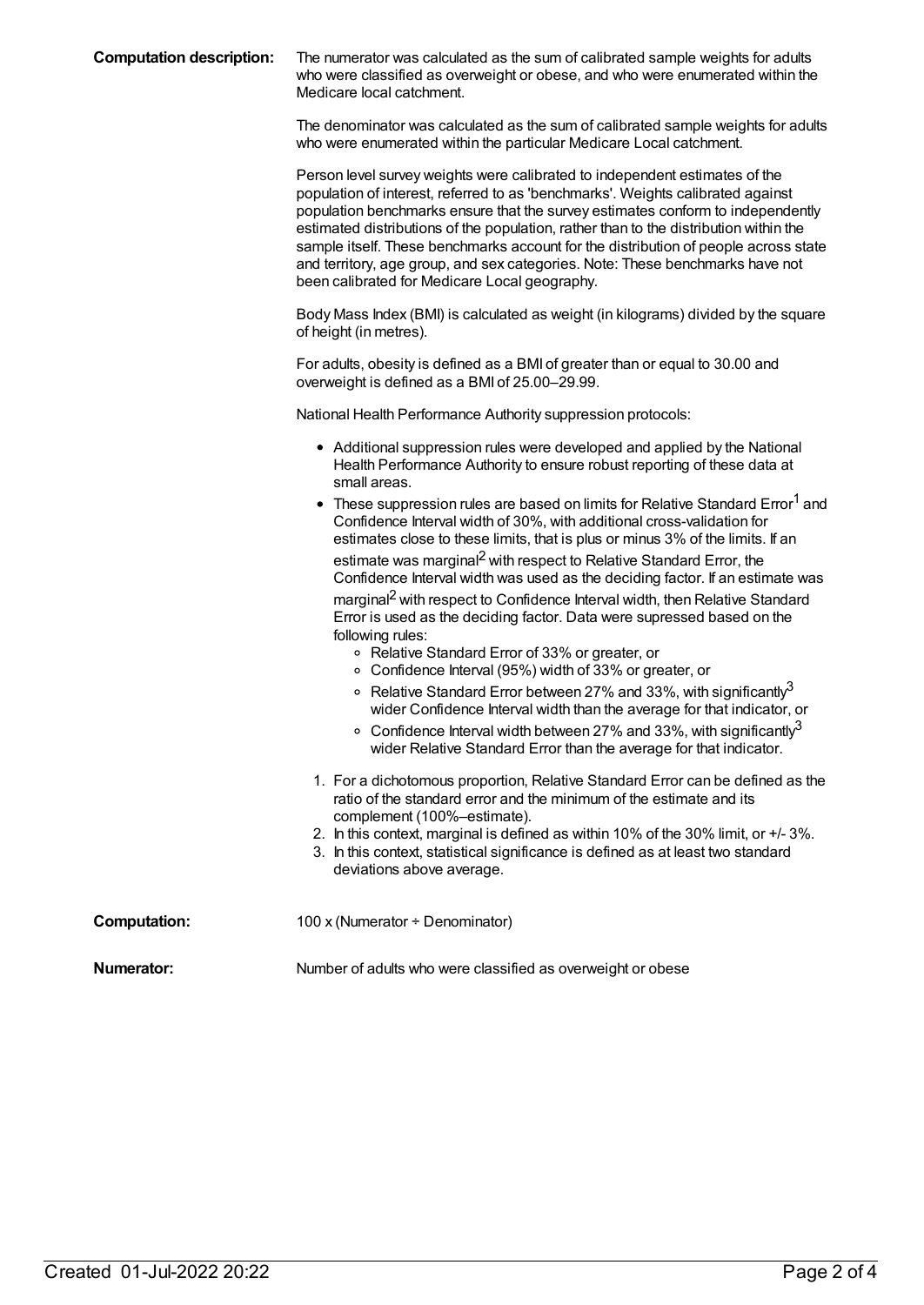| <b>Numerator data elements:</b> | Data Element / Data Set-                                                                                                                                                                                                                                                                                                                                                                                                                                                                                                                                                                                                                                                                                                                                                                                                                                                                                                                                                                                                                                                                 |  |
|---------------------------------|------------------------------------------------------------------------------------------------------------------------------------------------------------------------------------------------------------------------------------------------------------------------------------------------------------------------------------------------------------------------------------------------------------------------------------------------------------------------------------------------------------------------------------------------------------------------------------------------------------------------------------------------------------------------------------------------------------------------------------------------------------------------------------------------------------------------------------------------------------------------------------------------------------------------------------------------------------------------------------------------------------------------------------------------------------------------------------------|--|
|                                 | Adult-body mass index (self-reported), ratio NN[N].N[N]                                                                                                                                                                                                                                                                                                                                                                                                                                                                                                                                                                                                                                                                                                                                                                                                                                                                                                                                                                                                                                  |  |
|                                 | <b>Data Source</b>                                                                                                                                                                                                                                                                                                                                                                                                                                                                                                                                                                                                                                                                                                                                                                                                                                                                                                                                                                                                                                                                       |  |
|                                 | ABS Australian Health Survey (AHS), 2011-13                                                                                                                                                                                                                                                                                                                                                                                                                                                                                                                                                                                                                                                                                                                                                                                                                                                                                                                                                                                                                                              |  |
|                                 | Guide for use                                                                                                                                                                                                                                                                                                                                                                                                                                                                                                                                                                                                                                                                                                                                                                                                                                                                                                                                                                                                                                                                            |  |
|                                 | Data Source type: Survey                                                                                                                                                                                                                                                                                                                                                                                                                                                                                                                                                                                                                                                                                                                                                                                                                                                                                                                                                                                                                                                                 |  |
|                                 | Data Element / Data Set-                                                                                                                                                                                                                                                                                                                                                                                                                                                                                                                                                                                                                                                                                                                                                                                                                                                                                                                                                                                                                                                                 |  |
|                                 | Person-age, total years N[NN]                                                                                                                                                                                                                                                                                                                                                                                                                                                                                                                                                                                                                                                                                                                                                                                                                                                                                                                                                                                                                                                            |  |
|                                 | Data Source                                                                                                                                                                                                                                                                                                                                                                                                                                                                                                                                                                                                                                                                                                                                                                                                                                                                                                                                                                                                                                                                              |  |
|                                 | ABS Australian Health Survey (AHS), 2011-13                                                                                                                                                                                                                                                                                                                                                                                                                                                                                                                                                                                                                                                                                                                                                                                                                                                                                                                                                                                                                                              |  |
|                                 | Guide for use                                                                                                                                                                                                                                                                                                                                                                                                                                                                                                                                                                                                                                                                                                                                                                                                                                                                                                                                                                                                                                                                            |  |
|                                 | Data source type: Survey                                                                                                                                                                                                                                                                                                                                                                                                                                                                                                                                                                                                                                                                                                                                                                                                                                                                                                                                                                                                                                                                 |  |
| Denominator:                    | Total population of adults                                                                                                                                                                                                                                                                                                                                                                                                                                                                                                                                                                                                                                                                                                                                                                                                                                                                                                                                                                                                                                                               |  |
| Denominator data<br>elements:   | Data Element / Data Set-                                                                                                                                                                                                                                                                                                                                                                                                                                                                                                                                                                                                                                                                                                                                                                                                                                                                                                                                                                                                                                                                 |  |
|                                 | Person-age, total years N[NN]                                                                                                                                                                                                                                                                                                                                                                                                                                                                                                                                                                                                                                                                                                                                                                                                                                                                                                                                                                                                                                                            |  |
|                                 | Data Source                                                                                                                                                                                                                                                                                                                                                                                                                                                                                                                                                                                                                                                                                                                                                                                                                                                                                                                                                                                                                                                                              |  |
|                                 | ABS Australian Health Survey (AHS), 2011-13                                                                                                                                                                                                                                                                                                                                                                                                                                                                                                                                                                                                                                                                                                                                                                                                                                                                                                                                                                                                                                              |  |
|                                 | Guide for use                                                                                                                                                                                                                                                                                                                                                                                                                                                                                                                                                                                                                                                                                                                                                                                                                                                                                                                                                                                                                                                                            |  |
|                                 | Data source type: Survey                                                                                                                                                                                                                                                                                                                                                                                                                                                                                                                                                                                                                                                                                                                                                                                                                                                                                                                                                                                                                                                                 |  |
| Disaggregation:                 | Overweight or obesity                                                                                                                                                                                                                                                                                                                                                                                                                                                                                                                                                                                                                                                                                                                                                                                                                                                                                                                                                                                                                                                                    |  |
|                                 | Medicare Local catchments and Medicare Local peer groups                                                                                                                                                                                                                                                                                                                                                                                                                                                                                                                                                                                                                                                                                                                                                                                                                                                                                                                                                                                                                                 |  |
|                                 | • Medicare Locals are primary health care organisations established to<br>improve responsiveness, coordinate primary health care delivery and tackle<br>local health care needs and service gaps. A Medicare Local catchment refers<br>to the geographical area of a Medical Local.<br>Medicare Local peer groups are the grouping of the 61 Medicare Locals into<br>seven peer groups. This grouping was undertaken by the National Health<br>Performance Authority using statistical cluster analysis of 2006 Census<br>based socioeconomic status for each Medicare Local and, 2006 Census<br>based Remoteness Area categories (ABS cat. no. 2039.0). Additional<br>information on the average distance to the closest large city and major<br>hospital (A1 public hospital peer group classification, 2010-11) contributed<br>to the assignment of Medicare Locals to peer groups. Groupings were tested<br>for face validity with a stakeholder group. The National Health Performance<br>Authority has created 7 peer groups: Metro 1 to 3, Regional 1 and 2 and<br>Rural 1 and 2. |  |